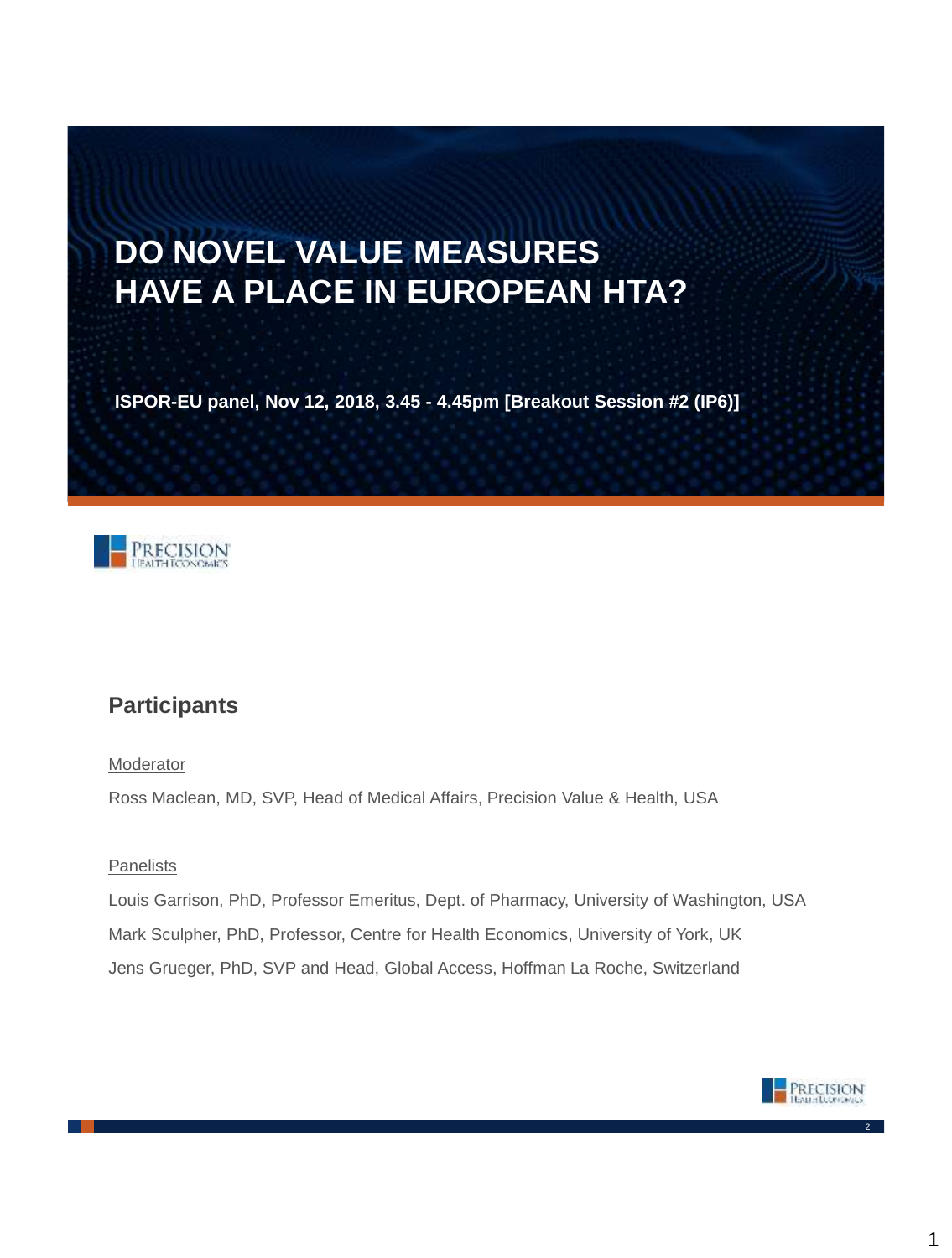## **The Panel: Diverse perspectives**



Lou Garrison

- ▶ Recap on the role of QALY in HTA and place the QALY in the wider context of other "Elements of Value";
- Comment on how novel value measures address static vs. dynamic opportunity costs; and
- $\triangleright$  Introduce issue of future generation willingness-to-pay for today's innovation.



3

### **The Panel: Diverse perspectives**



Mark Sculpher

- Explore if/how the benefits from innovation equate to the value delivered and that "value" requires one to identify and compare benefits that are socially and fiscally meaningful to the opportunity costs;
- $\triangleright$  Affirm that healthcare systems can only afford to pay for specific, measurable benefits; and
- Challenge whether the US perspective adequately addresses opportunity costs?

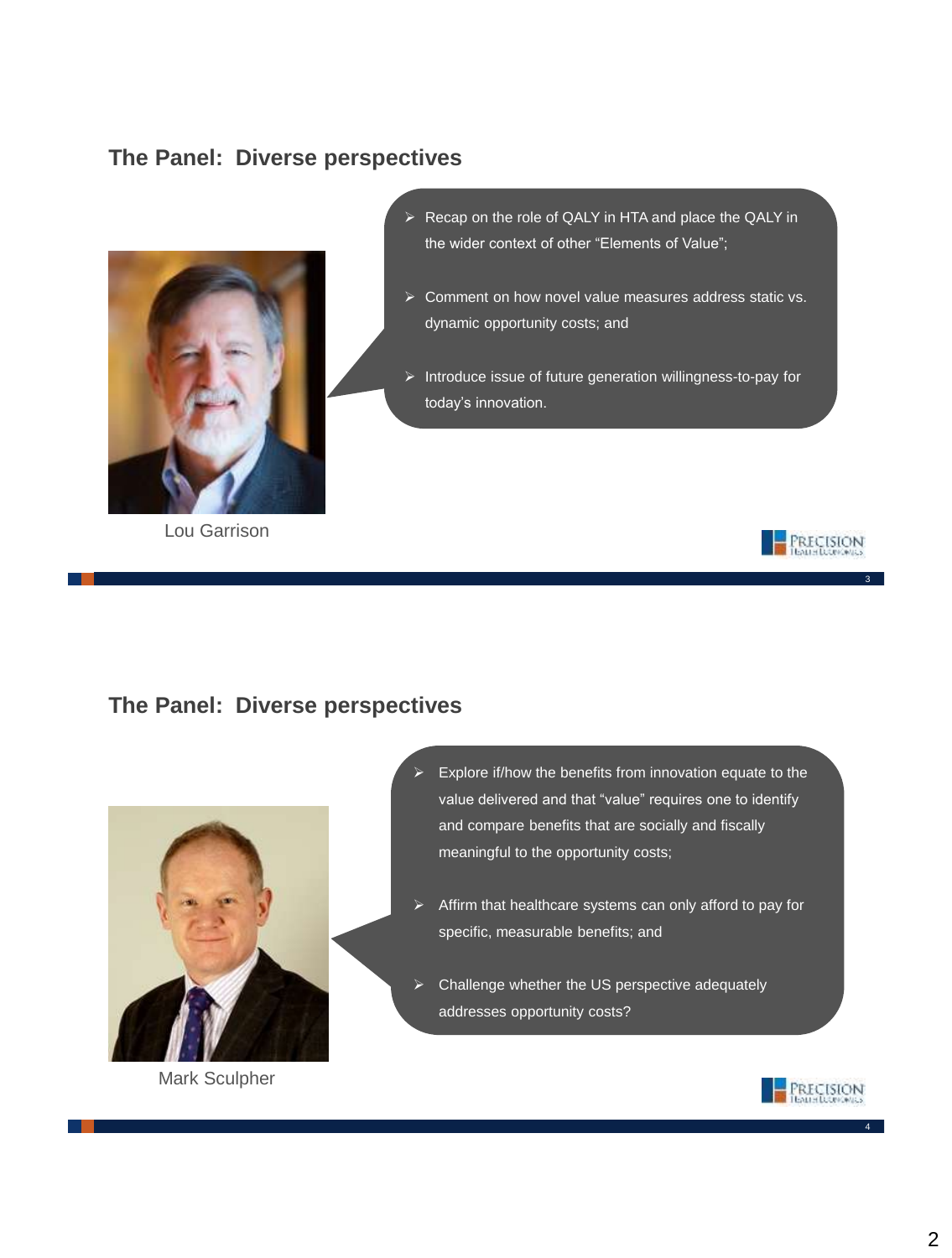### **The Panel: Diverse perspectives**



Jens Grueger

 Describe how novel treatments may confer benefits not captured in existing approaches and that an HTA "average" benefit does not capture the unique, patientcentric benefits of some therapies;

 Highlight that healthcare systems not equipped to consider some benefits e.g., improved QoL; and

Challenge different market perspectives on value.



5

### *Live Content Slide*

*When playing as a slideshow, this slide will display live content*

**Poll: Q1. In HTA, to what extent should the QALY be supplemented by other measures of value?**

 $\overline{c}$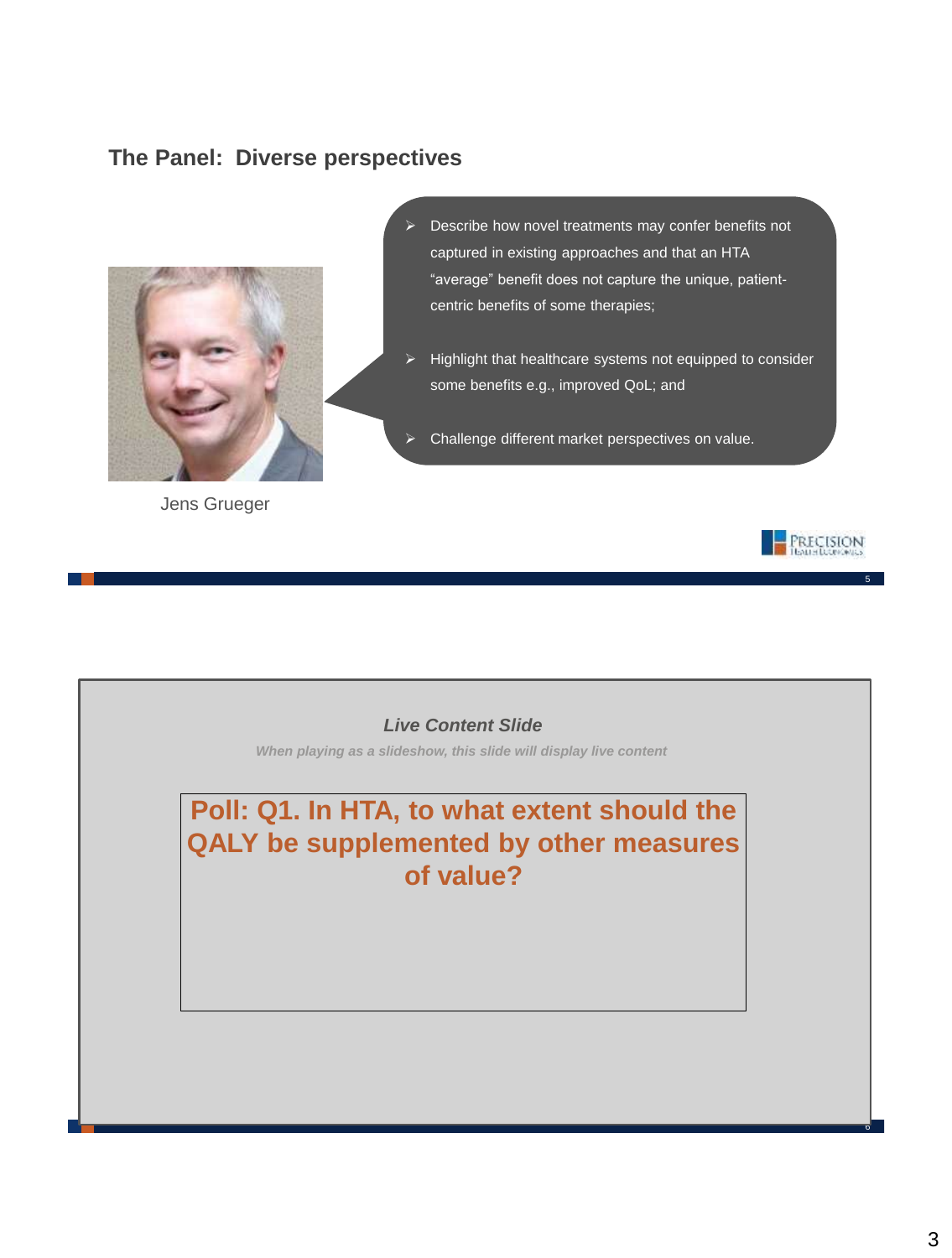

#### *Live Content Slide*

*When playing as a slideshow, this slide will display live content*

**Poll: Q2. Should patient's perspectives include only those patients who stand to benefit from a new product (0) or also include those who will forgo benefit as a result of its funding(1)?**

 $\overline{c}$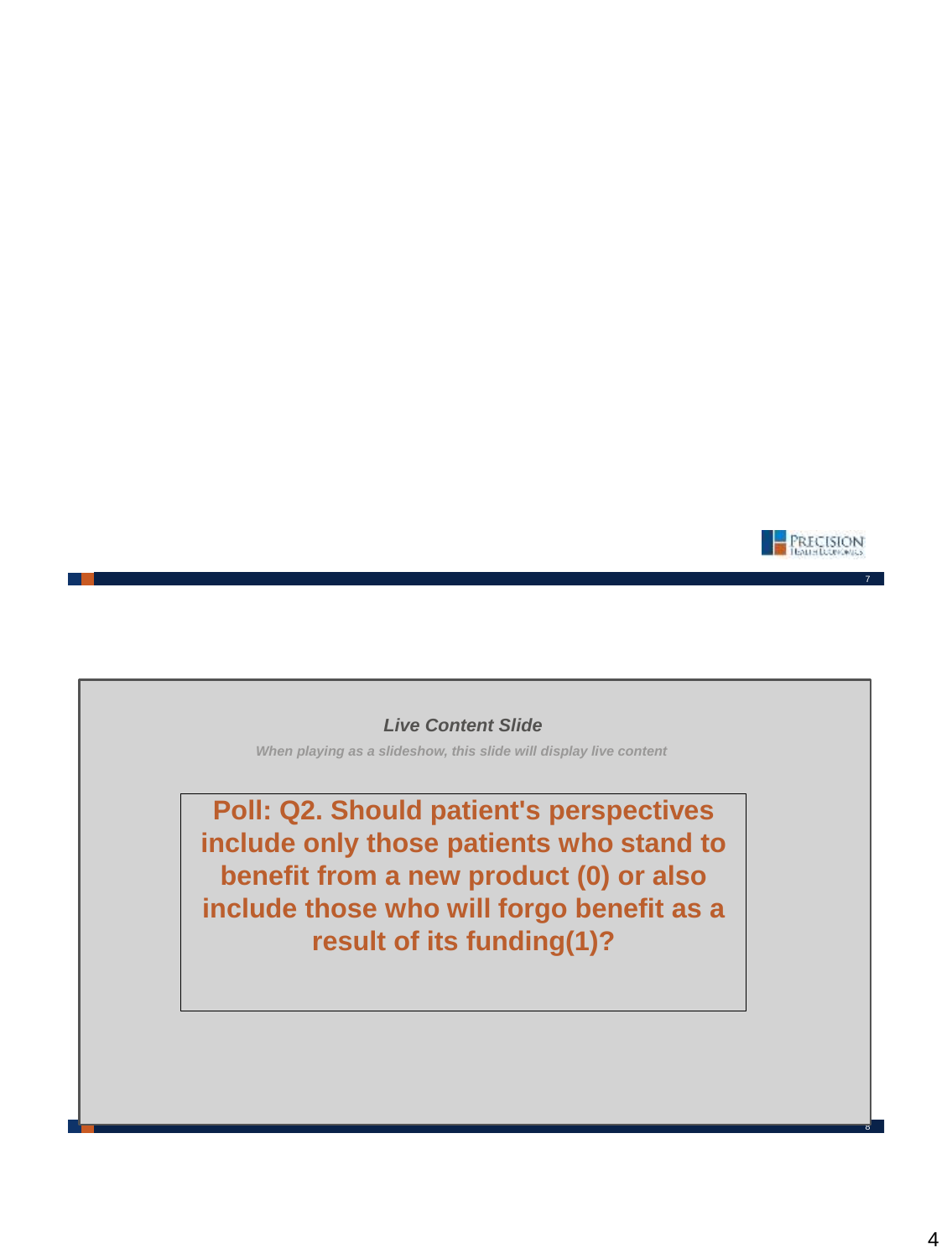

### *Live Content Slide*

*When playing as a slideshow, this slide will display live content*

**Poll: Q3. Do you think health status utility measures (and thus QALY) adequately include the patient's perspective?**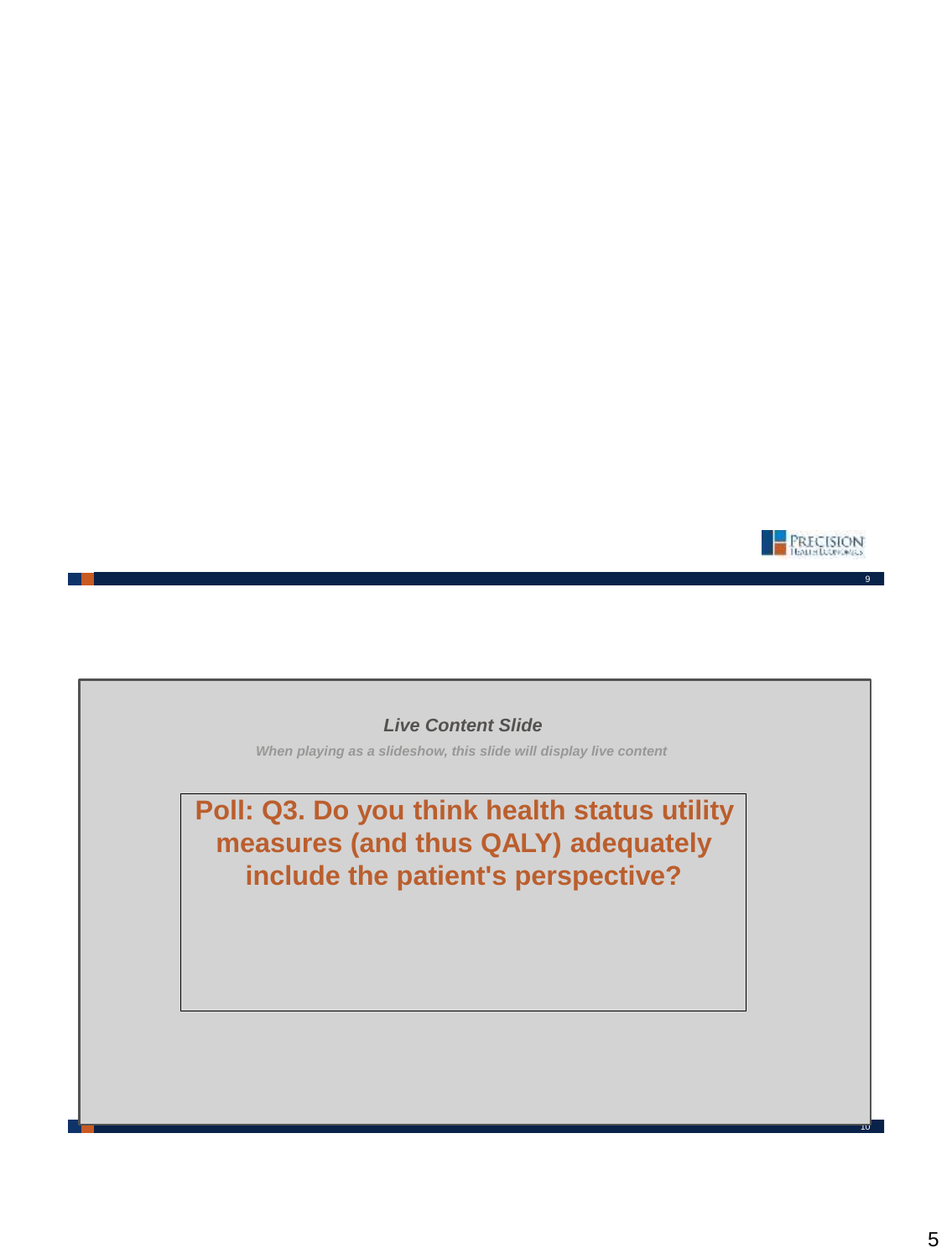

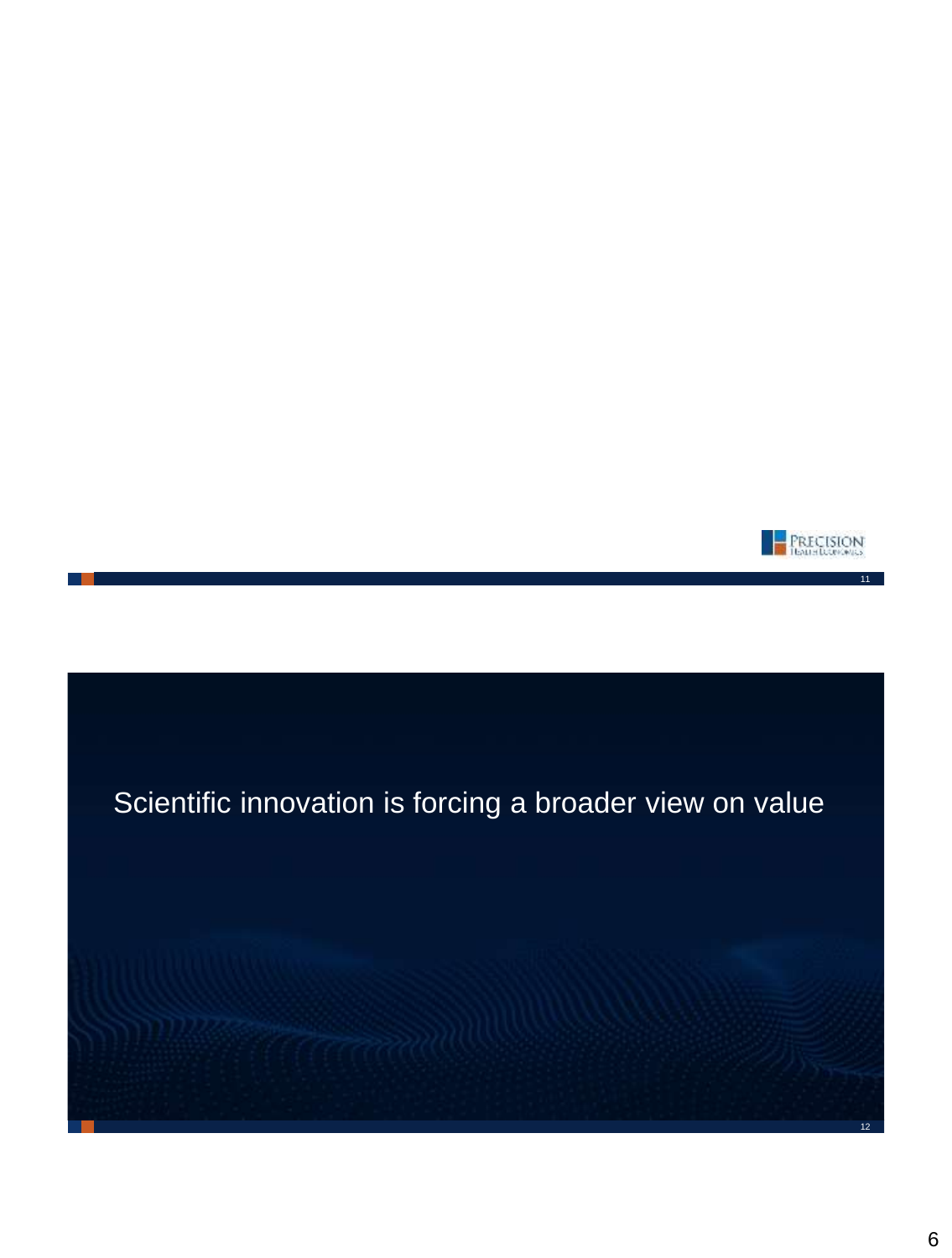### **The public's view on valuing life**



40 million people from 233 countries/territories completed an online survey

A variation of the "trolley problem" in philosophy, applied to self-driving cars … think of the center lane vs. the bicycle lane.

Strong preferences for saving: Humans > animals Many people > Few people Children > Elderly

Geo-cultural differences

Awad E et al. The Moral Machine experiment. Nature 2018; 563: 59-64

## **The impact of innovation**



MELANOMA - Initial increase in lung nodules (at 6 weeks and 3 months) followed by complete regression (at 10 months).

NSCLC – Partial response (at 15 months) in liver and lungs.

Brahmer JR et al. Safety and efficacy of anti-PD-L1 antibody in patients with advanced cancer. NEJM 2012; 366: 2455-2465.



14

13

**PRECISION**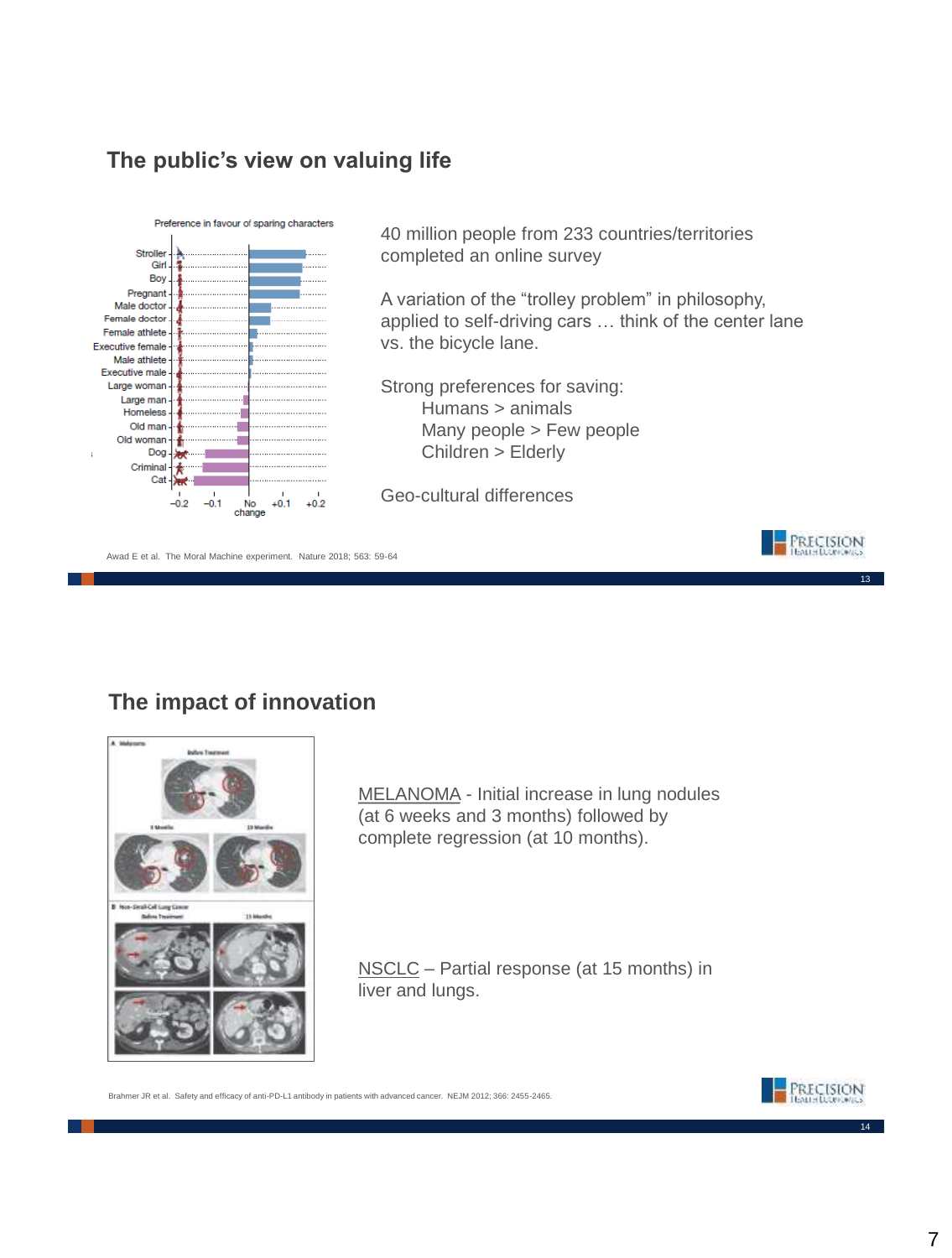## **The impact of innovation**



The value of a violin virtuoso?

Link [here.](https://www.youtube.com/watch?v=QTxuOm_d0dw&list=PLKwNTL-MqXbP1OXohCfh6LRrqfVZGK3C3&index=2&t=0s)



15

16

. .

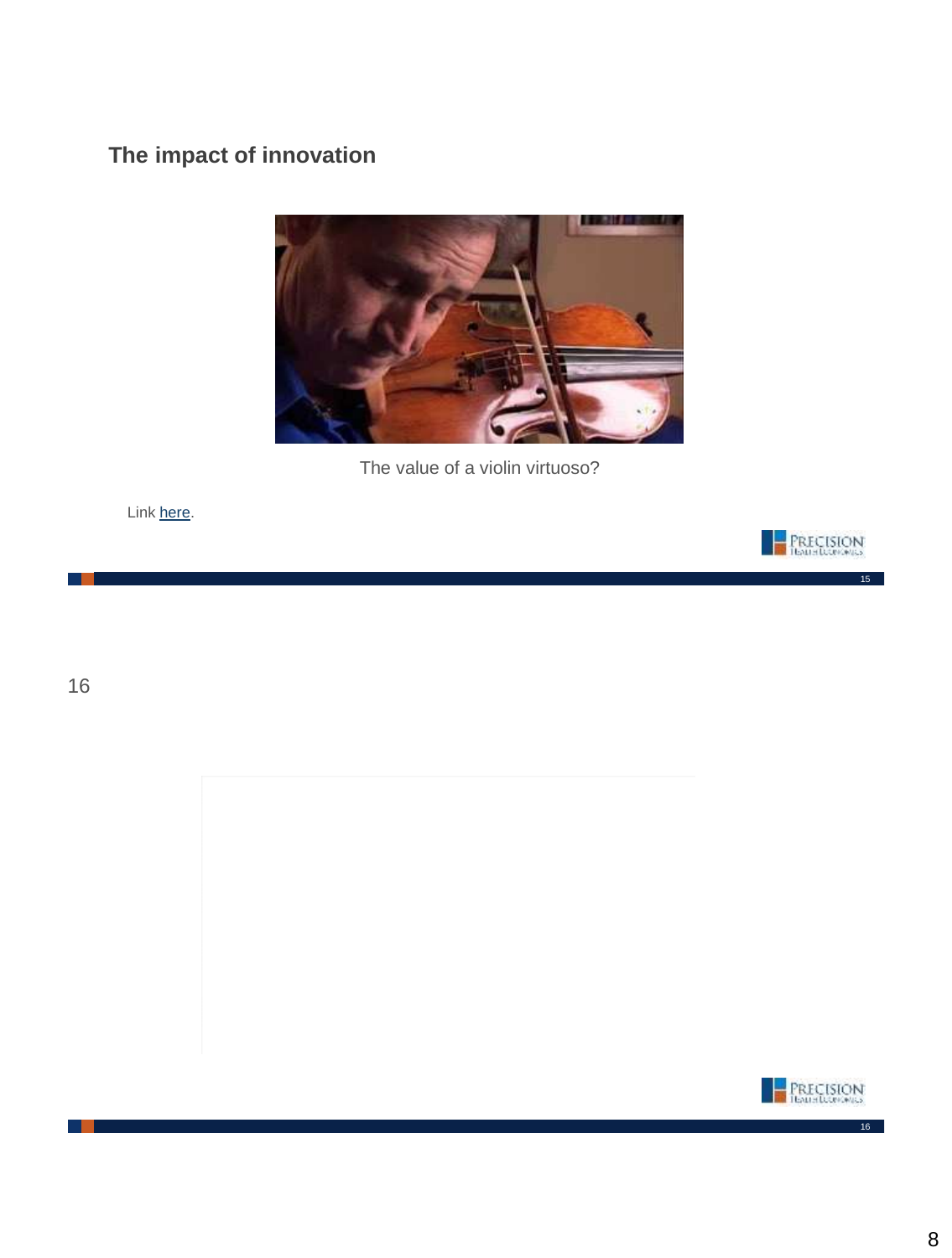

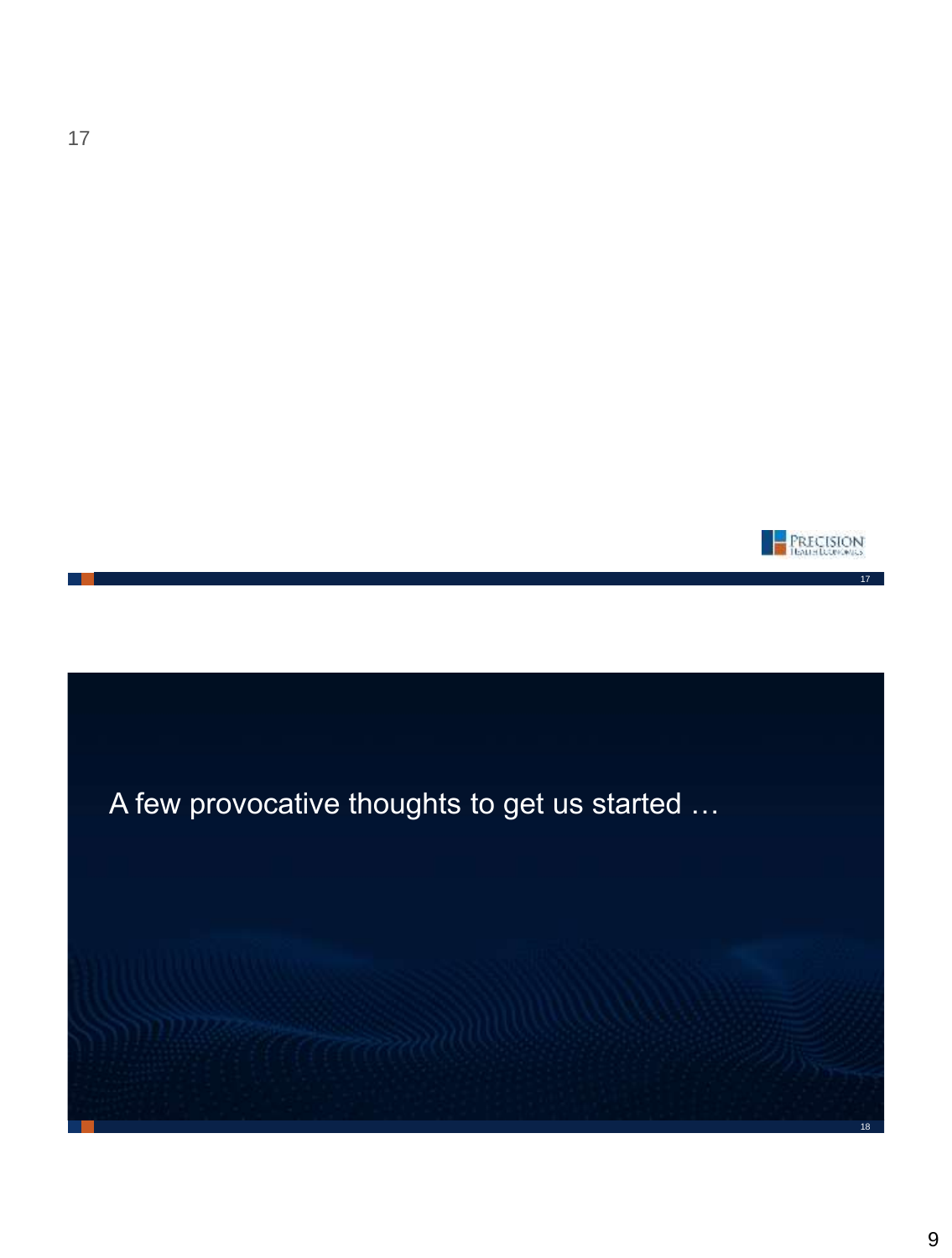

### **The value of simply knowing …**



The medical diagnostic process informs patient and provider knowledge. Novel technologies such as Next Generation Sequencing (NGS) have the potential to transform the depth, breadth and consequences of such knowledge (aka "personal utility"), in turn delivering value. For example:

- $\triangleright$  45% of adult respondents were willing to pay for information on a variant for which there was no effective treatment available<sup>1</sup>.
- 27% of the general population would want "secondary findings" information for disorders with severe quality-of-life consequences, irrespective of whether effective medical treatment was available<sup>2</sup>.
- $\triangleright$  Parents were interested in the return of highly penetrant non-medically actionable conditions in children, particularly if manifestations were more severe (e.g., earlier age of onset and greater level of disability)<sup>3</sup>.

3. Lewis MA, Stine A, Paquin RS, et al. Parental preferences toward genomic sequencing for non-medically actionable conditions in children: a discrete-choice experiment. Genet Med 2018;20:181–9.

References:<br>1. Marshall DA, Gonzalez JM, Johnson FR, et al. What are people willing to pay for whole-genome sequencing information, and who decides what they receive? Genet Med 2016;18:1295–302<br>2. Regier DA, Peacock SJ, Pa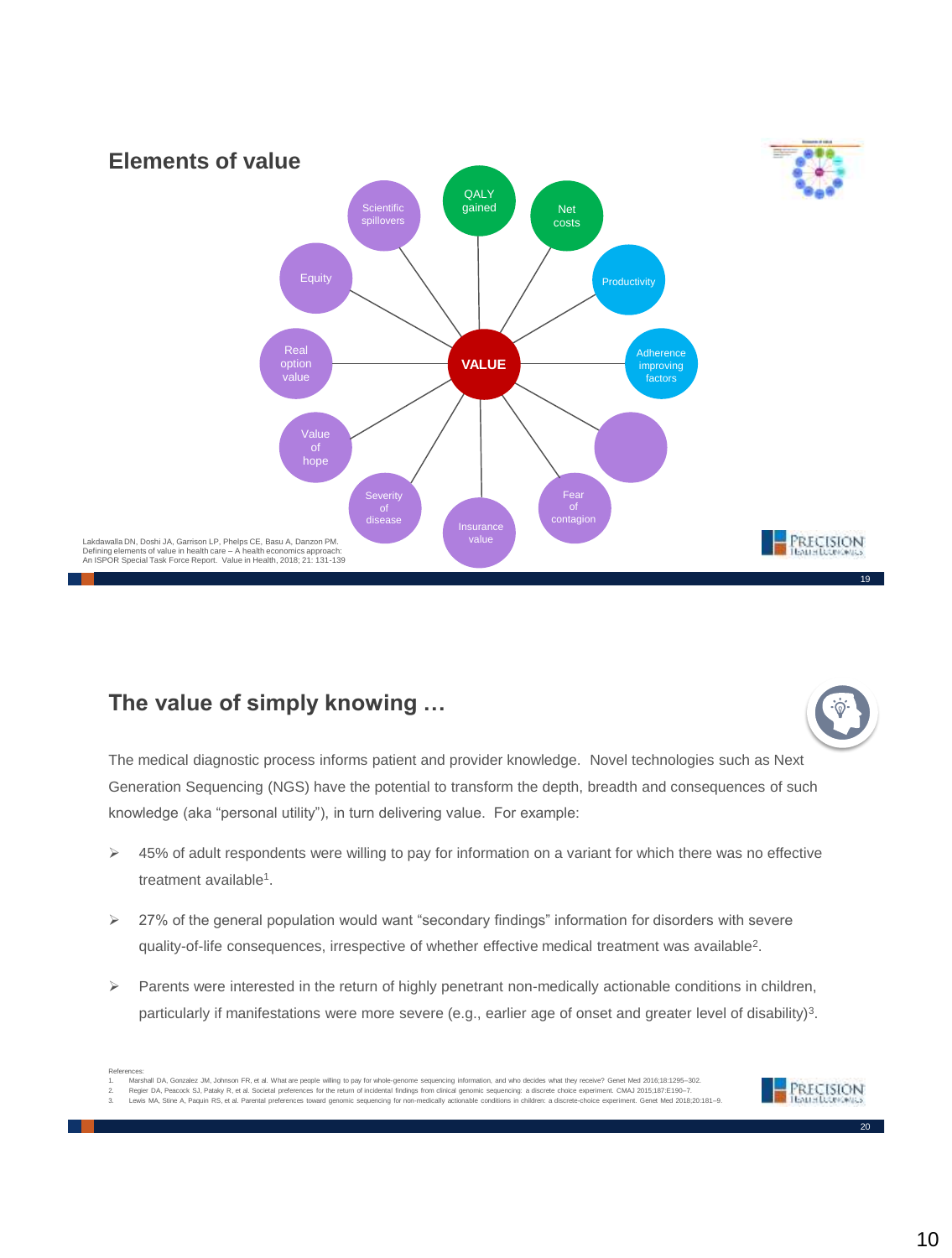## **Is society's view of "value" every changing?**







*Do you view the 12 elements of value as static or dynamic, and if dynamic, how do innovators and payers keep up?*



21

### **Accounting for the patient perspective**



*How does the patient perspective translate into economic value to justify treatment costs?*



*How will this treatment impact the patient and their day-to-day life?* 



*How can patient quality of care, satisfaction and outcomes be improved in a meaningful, measurable way?*



*How can value and quality assessments better account for and incorporate the patient perspective?* 

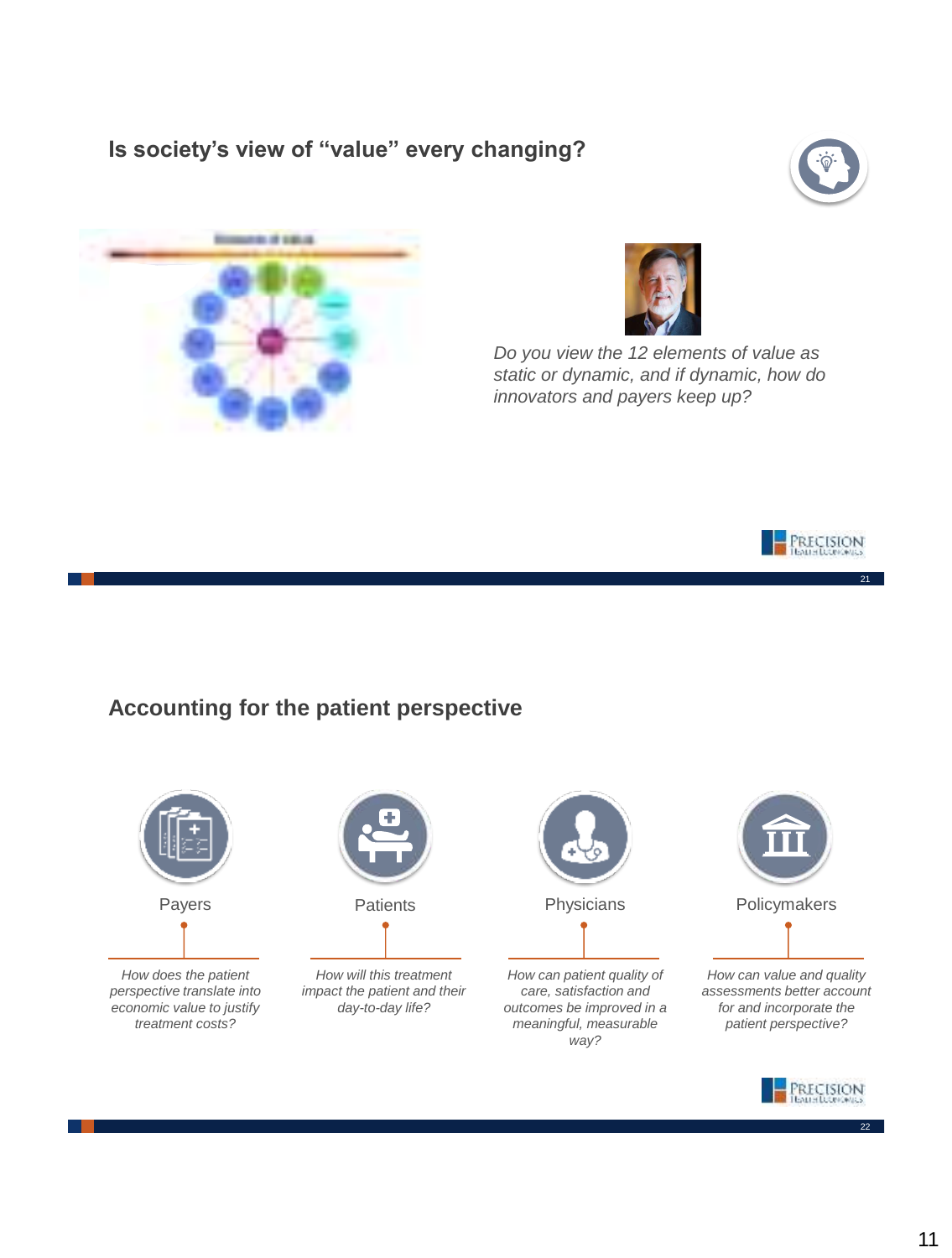### **Complementary methods to understanding the patient perspective**



### **Obvious yet not easily measurable**





*Regarding "specific, measurable benefits", how should aspects of life that are perhaps more "intangible" be accommodated?*

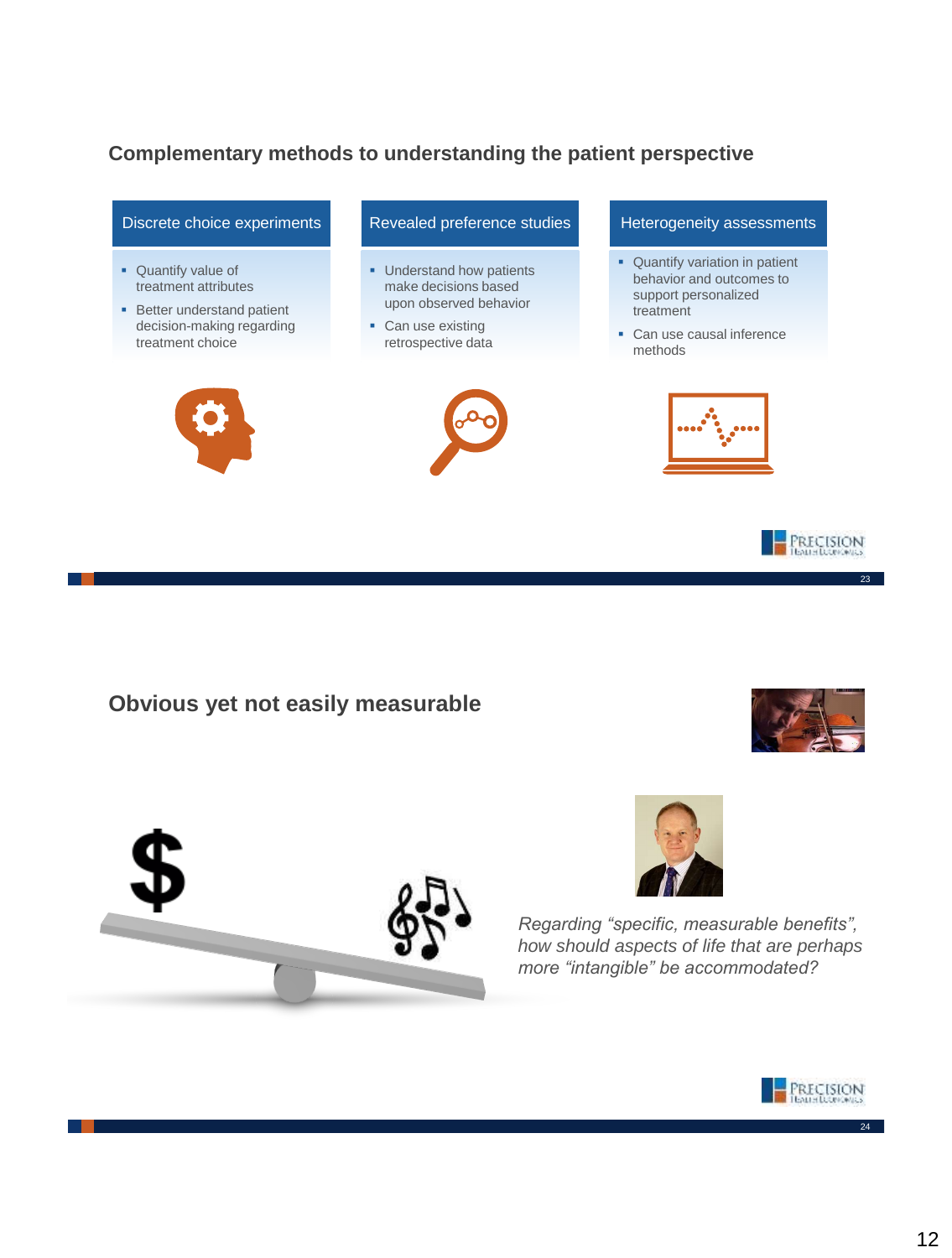### **How high is the "Fourth Hurdle"?**

- **What matters most to the patient about a particular treatment?**
	- − Survival?
	- − Treatment toxicity or side effects?
	- − Insurance coverage?
- **What prevents a patient from adhering to the medication**?
	- − What factors facilitate adherence?
- **What elements of symptom improvement are most valuable to patients?**
	- − Functional ability?
	- − Quality of life?
- **What are the impacts of treatment-related costs on the patient?**
	- − Out-of-pocket costs
	- − Ancillary costs

### **Innovation driving Rx options, better outcomes and need for data**

| 1998 $(n=6)$                                                                                                                     | $2018$ (n=26)                                                                                                                                                                                                                   |                                                                                                                                                                                                                                                                                                                         |
|----------------------------------------------------------------------------------------------------------------------------------|---------------------------------------------------------------------------------------------------------------------------------------------------------------------------------------------------------------------------------|-------------------------------------------------------------------------------------------------------------------------------------------------------------------------------------------------------------------------------------------------------------------------------------------------------------------------|
| • Cisplatin<br>• Docetaxel<br>• Gemcitabine Hydrochloride<br>$\blacksquare$ Irinotecan<br>· Paclitaxel<br>• Vinorelbine Tartrate | Afatinib Dimaleate<br>• Alectinib<br>• Atezolizumab<br>· Bevacizumab<br>• Brigatinib<br>• Carboplatin<br>• Ceritinib<br>• Crizotinib<br>· Dabrafenib<br>· Docetaxel<br>· Erlotinib Hydrochloride<br>· Everolimus<br>• Gefitinib | • Gemcitabine Hydrochloride<br>· Mechlorethamine Hydrochloride<br>· Methotrexate<br>• Necitumumab<br>• Nivolumab<br>• Osimertinib<br>· Paclitaxel<br>· Paclitaxel Albumin-stabilized<br>Nanoparticle Formulation<br>· Pembrolizumab<br>· Pemetrexed Disodium<br>• Ramucirumab<br>• Trametinib<br>. Vinorelbine Tartrate |
| Source: https://www.cancer.gov/about-cancer/treatment/drugs/lung (accessed 5nov18)                                               |                                                                                                                                                                                                                                 |                                                                                                                                                                                                                                                                                                                         |
|                                                                                                                                  |                                                                                                                                                                                                                                 |                                                                                                                                                                                                                                                                                                                         |

*Example: Drugs approved to treat NSCLC*



**The Contract of the Contract of the Contract of the Contract of the Contract of The Contract of The Contract o** 

 $26$ 

25

PRECISION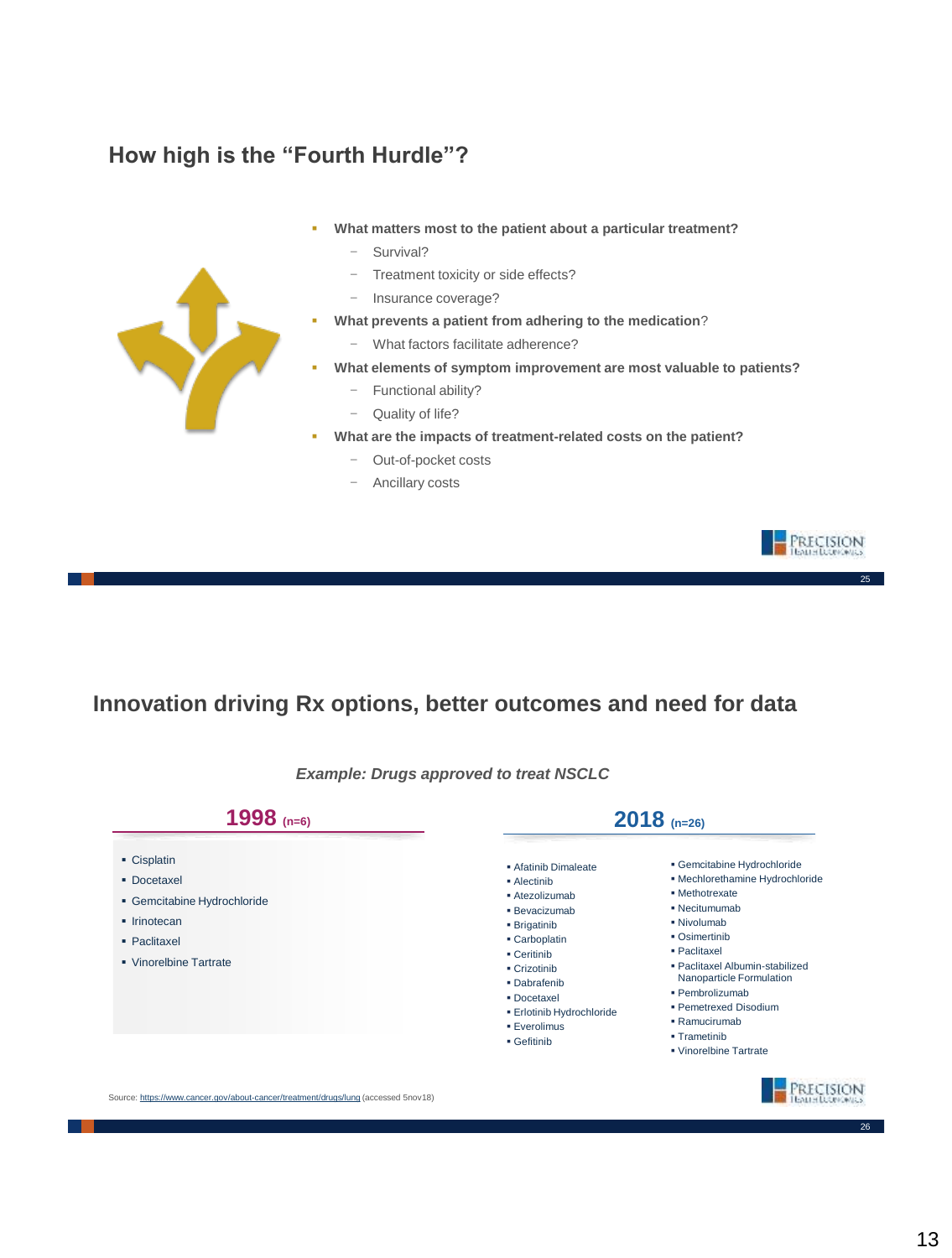### **"Uneasy lies the head that wears a crown."**

- 
- Convenience
- **Node of administration** 
	- **Uncertainty**
	- Fear
	- Hope
	- **Insurance value**
	- Option value
	- **Financial burden**
	- **Side effect tolerance**
	- **Family / caregiver considerations**
	- Treatment goals



*Does the burden-of-proof for quantifying all these elements of value rest with the innovator, or it is shared more broadly?*





 $\frac{R}{2}$